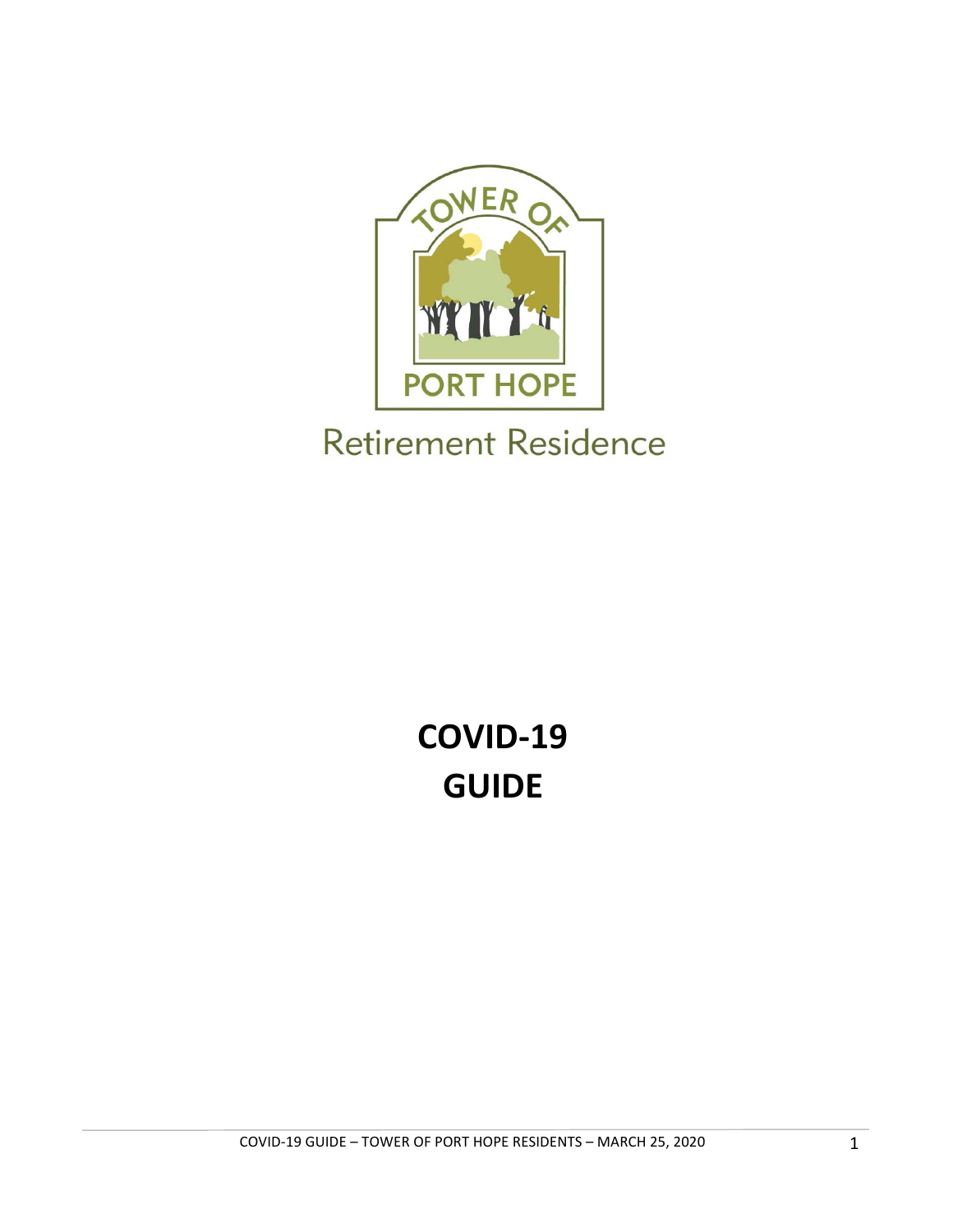# **Purpose of the COVID‐19 Guide**

The Tower of Port Hope Retiremetn Residence has prepared this guide for our residents. The information contained in largely has come from our licensing, compliance and accreditation groups. The intent behind this guide is to highlight some key best practices that should be put into place now to respond to the COVID‐ 19 pandemic situation.

This is a stressful and anxious time for both residents and our staff. It is now more important than at any time prior, to maintain calm and most importantly, to treat each other with compassion, patience and kindness. Together, we will get thru this. With a little luck, we maintain an infection‐free Home. **Let's ALL DO OUR PART IN KEEPING IT THAT WAY!** 

Information and resources included in this guide have been carefully curated from reputable resources. However, the situation is constantly evolving and as a result, some information shared in this document may become rapidly out of date.

- Government of Canada website Coronavirus (COVID-19)
- Public Health Ontario website Coronavirus Disease 2019 (COVID-19)
- Ministry of Health websites:
	- The 2019 Novel Coronavirus (COVID‐19)
	- COVID‐19 Guidance for the Health Sector
- Retirement Homes Regulatory Authority website

**Important Update** ‐ As a result of emergency amendments to Ontario Regulation 166/11, all retirement homes in Ontario must follow the recommendations, guidance and directives of the Chief Medical Officer of Health. This regulation took immediate effect.

On March 22, 2020, the Retirement Homes Regulatory Authority (RHRA), issued a communication to licensees on the interpretation of this regulation. "*The regulation provides the RHRA an opportunity to work with our sector stakeholders and where appropriate provide an interpretation of what 'reasonable' looks like for retirement homes. This may not be required with each recommendation made by the Chief Medical Officer, but where it is, the RHRA will provide its interpretation in a timely way so that retirement homes can understand and comply with the recommendations*."

## **What is COVID‐19?**

Coronaviruses are a large family of viruses which may cause illness in animals or humans. In humans, several coronaviruses are known to cause respiratory infections ranging from the common cold to more severe diseases such as Middle East Respiratory Syndrome (MERS) and Severe Acute Respiratory Syndrome (SARS). The most recently discovered coronavirus causes coronavirus disease COVID‐19.

*"COVID‐19 is an acute respiratory illness caused by a novel human coronavirus (SARS‐ CoV‐2, called COVID‐19 virus), which causes higher mortality in people aged ≥60 years and in people with underlying medical conditions such as cardiovascular disease, chronic respiratory disease, diabetes and cancer."* (WHO, March 21, 2020)

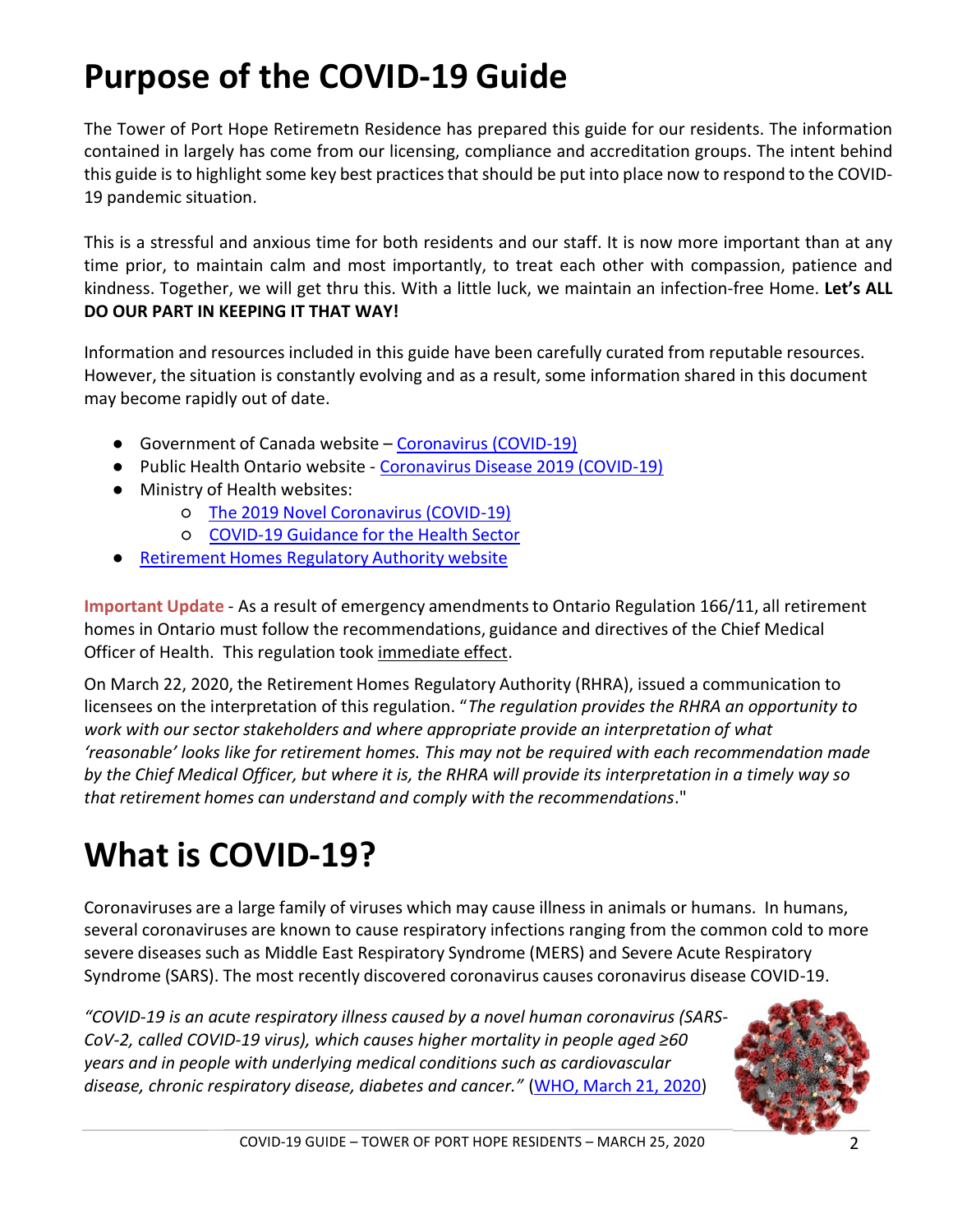## **What are the Symptoms of COVID‐19?**

COVID‐19 symptoms are like those for influenza or other respiratory illnesses. The most common symptoms include fever, dry cough and extreme fatigue. Some people may have aches and pains, nasal congestion, runny nose, sore throat or diarrhea. These symptoms are usually mild and begin gradually. Some people become infected but do not develop any symptoms and do not feel unwell.

From what is known today, it appears that people who have pre-existing conditions are at more risk. Most people (about 80%) recover from this virus without the need of special treatment, however, there is a risk of death in severe cases. (Alberta Health Services, 2020; WHO, March 25, 2020)

### **Transmission and Incubation: How is COVID‐19 being spread?**

COVID‐19 is transmitted through person‐to‐person spread by close contact with infected persons (within about 6 feet), by larger droplets, like from a cough or sneeze, and/or by touching your eyes, nose or mouth after touching contaminated objects or surfaces.



The incubation period is between 1‐14 days; however, it is not known how long a person is contagious for. Currently there is no treatment for COVID‐19.

The risk of catching COVID‐19 from someone with no symptoms is very low. However, many people experience only mild symptoms, particularly at the early stages of the disease. It is therefore possible to catch COVID‐19 from someone who has, for example, just a mild cough and does not feel ill (WHO, March 25, 2020).

Cases in Ontario have been both travel‐related and through community transmission. Community transmission refers to when infections within a population are not imported from another virus‐hit area. It is important to educate yourself, staff, residents, and families about the importance of complying with any local restrictions on travel, movement or large gatherings. Cooperating with disease control efforts will reduce everyone's risk of catching or spreading COVID‐19.

# **Key Infection Prevention and Control Practices**

After reviewing several reputable resources, the following are some key prevention and control considerations that will help reduce the risk of introducing the virus into a retirement community and/or prevent transmission to the residents and staff.

## **1. Organizational Preparedness**

Retirement communities can take steps to assess and improve their preparedness for responding to COVID‐19. The Centres for Disease Control and Prevention (CDC) has developed an Organizational Preparedness Checklist that may be useful in helping you develop a comprehensive COVID‐19 response plan.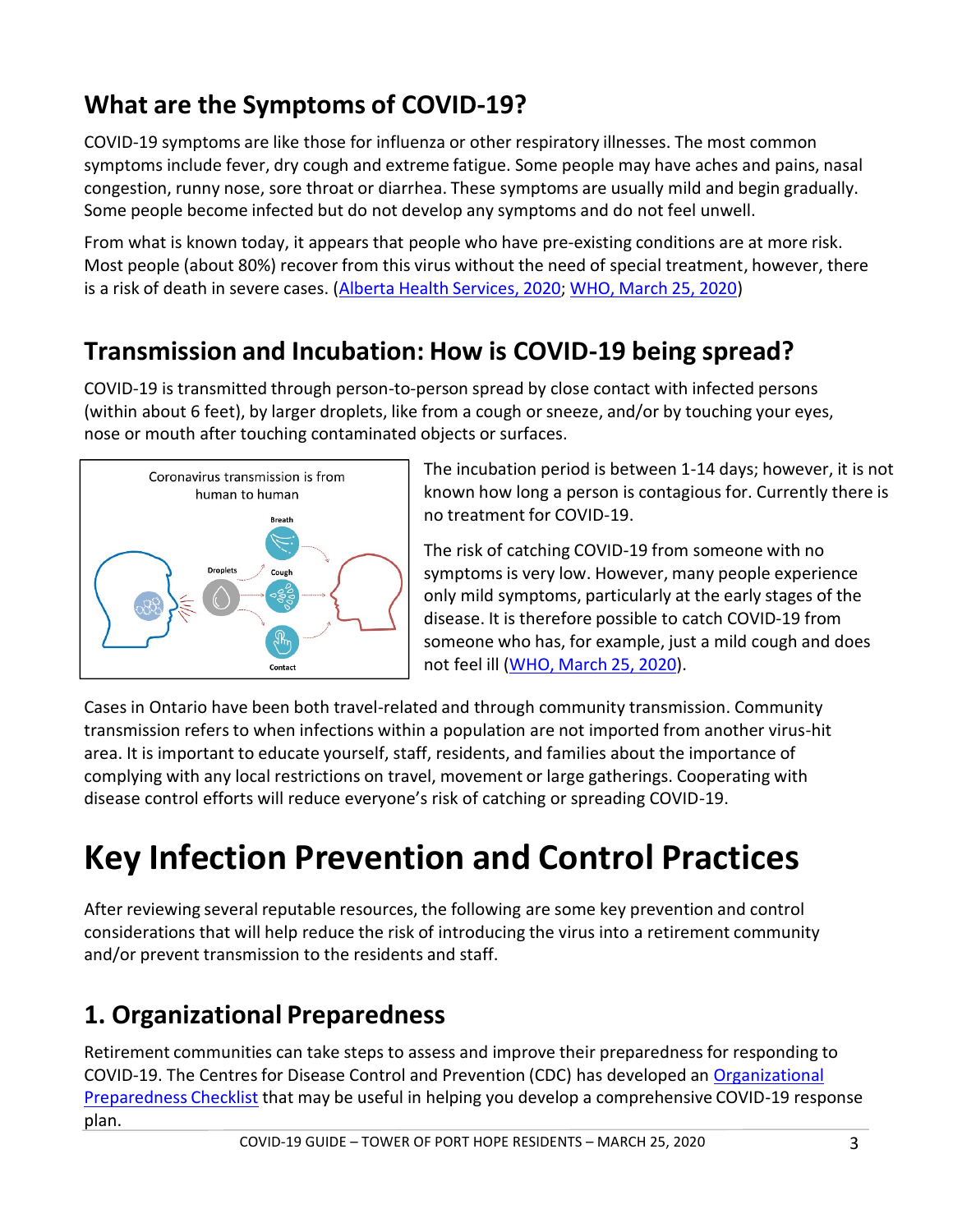### **2. Prevention**

### **A. Infection Control**

With the rapidly changing nature of COVID‐19, Management at Tower of Port Hope is critical to act swiftly by:

- Regularly auditing practices (e.g., hand hygiene and respiratory etiquette compliance)
- Ensure staff and residents have the supplies they need to actively prevent and reduce transmission (e.g., alcohol‐based hand rub, availability of soap and water, and appropriate PPE).

### **B. Educate Residents, Staff, Family Members, and Visitors**

Retirement communities must provide ongoing infection control education, including prevention strategies for infection transmission among residents, staff, volunteers and visitors. In these times of anxiety and rapid change, education and training are key in helping stakeholders understand the implications of, and basic prevention and control measures for COVID‐19.

### **C. Active Screening\***

**Screening is the first line of defense in the prevention of the spread of COVID‐19** and is required by the RHRA and MOH. **Active screening must take place upon entry and re‐entry to the community for all staff, residents, external care providers, and visitors.** 



Active Screening questions to consider as suggested by MOH (March 17, 2020)

- 1. Do you have any of the following symptoms: fever/feverish, new or existing cough and difficulty breathing?
- 2. Have you traveled internationally within the last 14 days (outside Canada)?
- 3. Have you had close contact with a confirmed or probable COVID-19 case?
- 4. Have you had close contact with a person with acute respiratory illness who has been outside Canada in the last 14 days?

Note: Those returning from travel outside of Canada within the last 14 days must self‐isolate for a period of 14 days (see full details in the March 19, 2020 ministry memo).

*…*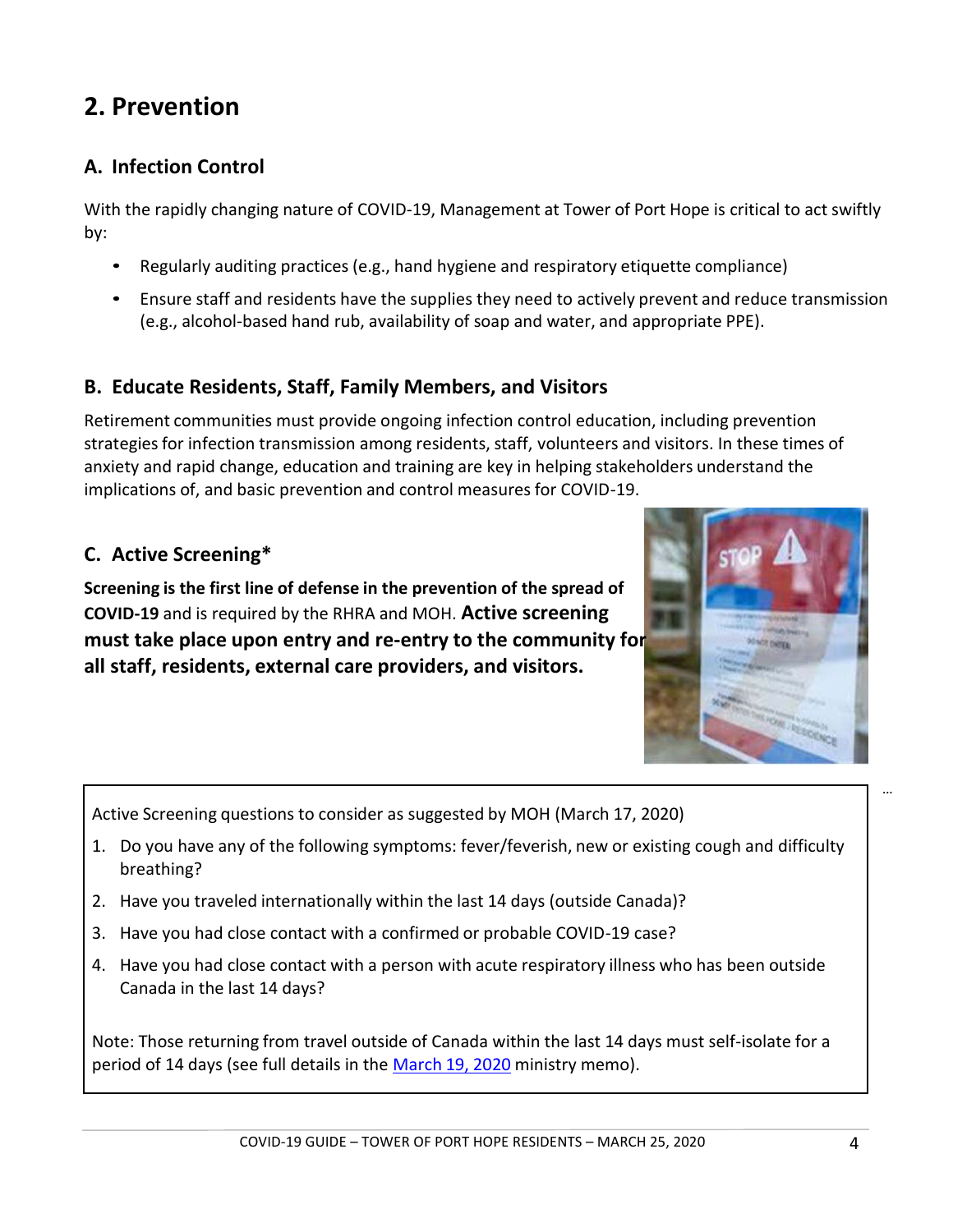### **D. Social (Physical) Distancing\***

Social distancing of 2 metres should be practiced at the retirement community to every extent possible to reduce the spread of COVID‐19 as per the Ministry of Health. Social distancing is proven to be one of the most effective ways to reduce the spread of illness during an outbreak.

Social distancing is not the same as self‐isolation and it does not require people to remain indoors, however, you do need to avoid being in close contact with people both inside (e.g. in elevators, dining room) and outdoors (PHAC, 2020).

### **What does Social Distancing mean?**

This means making changes in your everyday routines in order to minimize close contact with other, including:



- avoiding crowded places and non‐essential gatherings
- avoiding common greetings, such as handshakes
- limiting contact with people at higher risk (e.g. older adults and those in poor health)
- keeping a distance of at least 2 arms lengths (approximately 2 meters) from others, as much as possible

**\*PLEASE NOTE: LIKE IN ANY HOUSEHOLD UNIT, A FAMILY IS NOT EXPECTED TO ADHERE TO SOCIAL DISTANCING BETWEEN FAMILY MEMBERS. AT THIS TIME, THE MANAGEMENT OF TOWER OF PORT HOPE ARE ADVISING THAT WHILE WE RECOGNIZE SOCIAL DISTANCING AND WILL APPLY IT TO MINIMIZE ANY POSSIBLE SPREAD OF THIS VIRUS, WHICH MAY INCLUDE APPLYING SOCIAL DISTANCING WITHIN THE HOME AND BETWEEN RESIDENTS.** 

### **E. Essential Visitors\***

The Ministry of Health has issued a directive that retirement communities only allow **essential visitors** into the community until further notice. The ministry is identifying essential visitors as those who have a resident who is dying or very ill. These visitors must continue to be actively screened into this setting.

The Retirement Homes Regulatory Authority has provided the clarification that if a resident has an **external care provider**, they should be screened as per the community's staff protocol and would not be considered a visitor. Currently, external care providers could include LHIN services, private paid caregivers/companions, paramedics, and other health care



All non-essential visits to this facility are suspended until further notice.

At this time, ONLY people visiting residents who are very ill or requiring end-of-life care are permitted to enter the premises.

Upon arrival, you will be asked further questions to determine if you may proceed with your visit.

Ontario<sup>9</sup>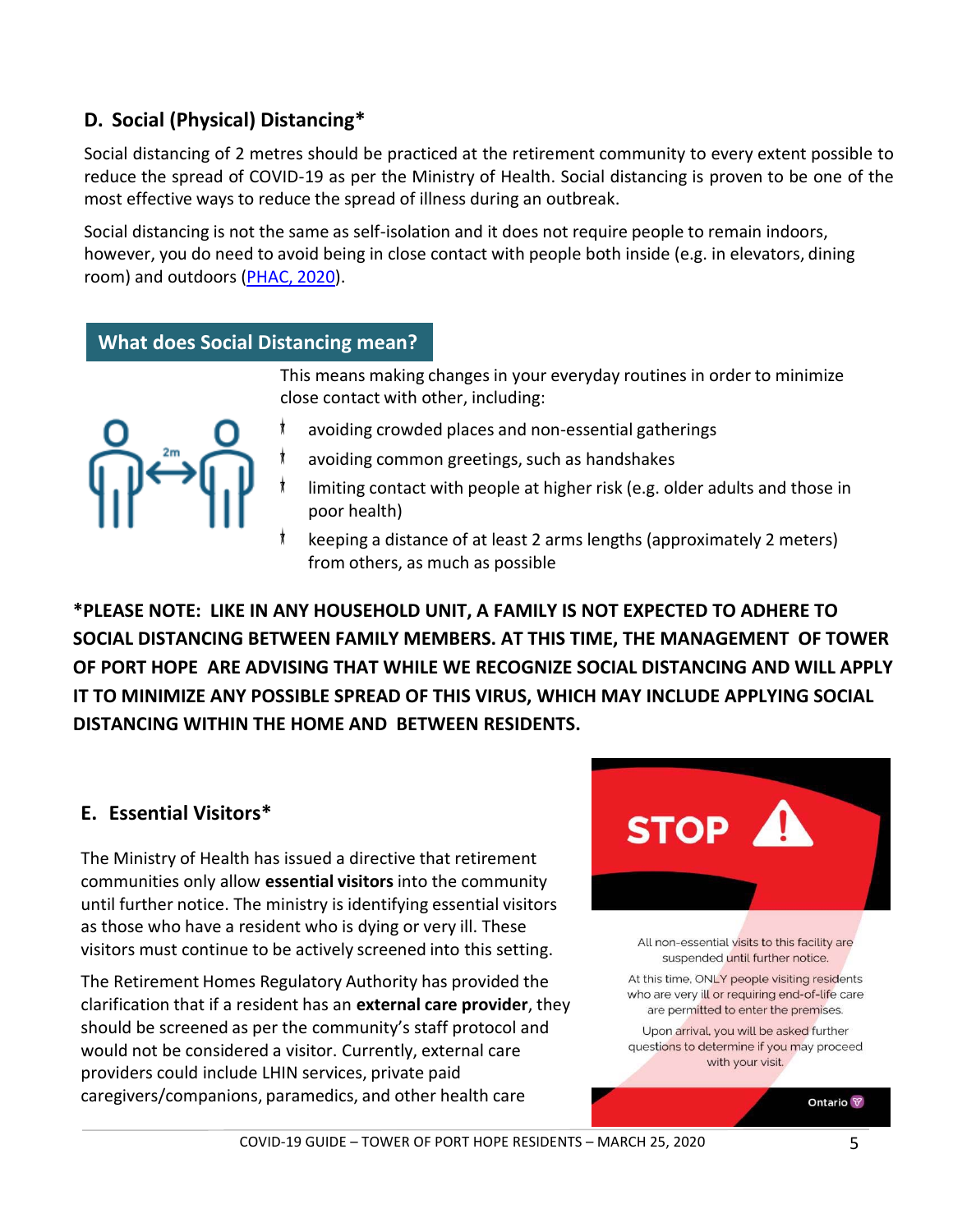providers essential to supporting the well‐being of the resident.

Please refer to **ORCA's Daily Bulletins** for the most up‐to‐date directions/guidance.

#### **NO FAMILY OR FRIENDS MAY VISIT YOU AT THE TOWER!!!!**

#### **F. Self‐Monitoring\***

To ensure ongoing monitoring of symptoms, our staff will **self‐ monitor** and **self‐assess** for respiratory symptoms and **will not come to work** if they are experiencing them, or if they have been potentially exposed to COVID‐ 19. Staff who exhibit any respiratory symptoms or who may have been potentially exposed to COVID‐19 **will not enter** the Manor.



### **G. Hand Hygiene and Respiratory Hygiene (also known as Respiratory/Cough Etiquette)**

*Good hand hygiene* is essential for everyone entering the building. Signage should be posted with instructions for residents, staff, volunteers, external care providers, etc. to perform hand hygiene.

Ensure alcohol‐based hand rub (ABHR) is available at all entrances and exits and point of care. Ensure sinks are well‐stocked with soap and paper towels for handwashing, and make tissues available for coughing people (CDC, March 21, 2020).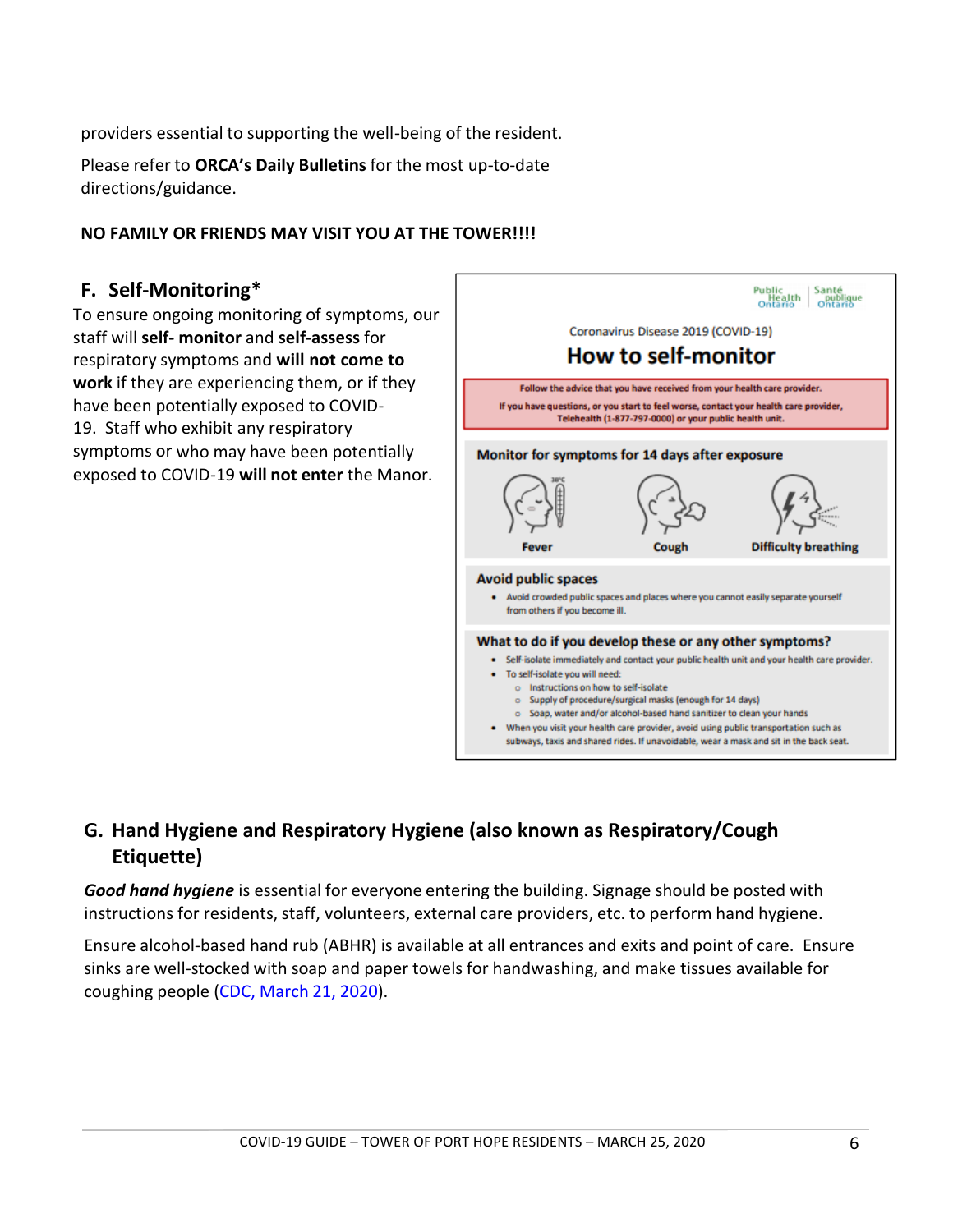

*https://www.who.int/gpsc/5may/resources/posters/en/*

The "My 5 Moments for Hand Hygiene" (WHO, 2007) approach defines the key moments when healthcare workers should perform hand hygiene. This approach recommends residents and staff to clean their hands:

- 1. before touching a resident
- 2. before clean/aseptic procedures
- 3. after body fluid exposure/risk
- 4. after touching a resident, and
- 5. after touching resident surroundings

Hand hygiene is also needed before preparing, handling, serving or eating food, after personal body functions and before and after engaging in group activities.



*Respiratory Hygiene* refers to the practice of covering your cough and sneeze with your arm and washing hands afterwards. Make tissues and facemasks available for coughing people.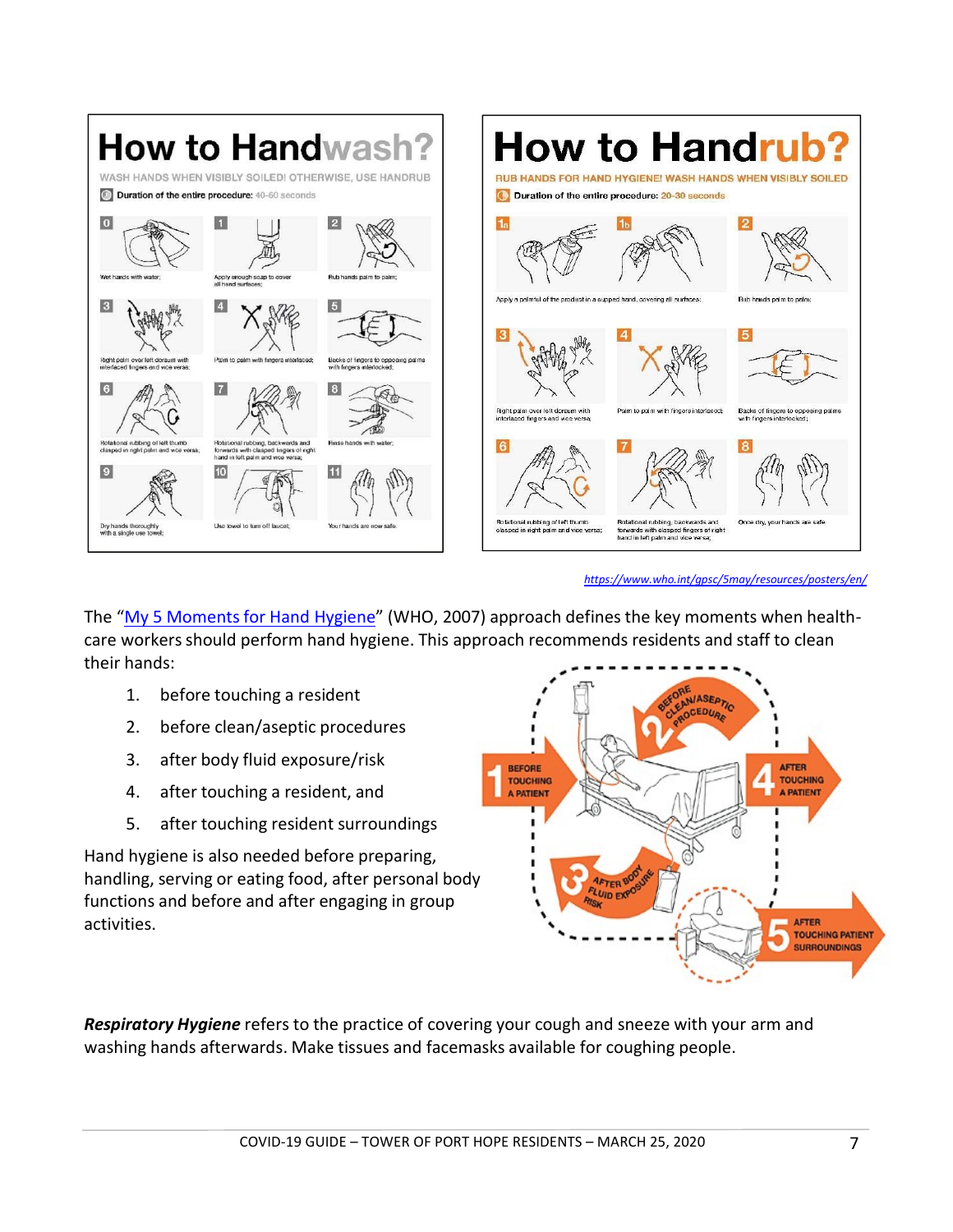### **H. Droplet/Contact Precautions/ Respiratory Protection (PPE)\***

When providing routine care for a resident with suspected or confirmed COVID-19, contact and droplet precautions should be practiced. Contact and droplet precautions include PPE: mask, gloves, gown and eye protection.



### **I. Resident Admission\***

Retirement communities must **actively screen all new admissions, re‐admissions or returning residents** for COVID‐19. If a resident fails the screening, they are to be placed in isolation and the home for 14 days. Otherwise, if no symptoms are present, then the resident will be placed in isolation for a minimum of 7 days.

If there are an increasing number of new cases in the local region, operators at their own discretion should assess whether resident admissions from the community could be delayed/move‐in deferred until the situation is resolved.

Residents will not be permitted to leave the home for short‐stay absences to visit family and friends. Instead, residents who wish to go outside of the home should **remain on the home's property** and maintain safe social distancing from any family and friends who visit them per the Chief Medical Officer of Health (MOH, March 23, 2020).

In the context of residents **returning from hospital**, unless a returning resident fails the COVID‐19 screening process and their needs require a hospital setting, a retirement community cannot refuse to allow the resident to return from hospital. The community has a responsibility under the Retirement Homes Act, 2010 and Residential Tenancies Act, 2006.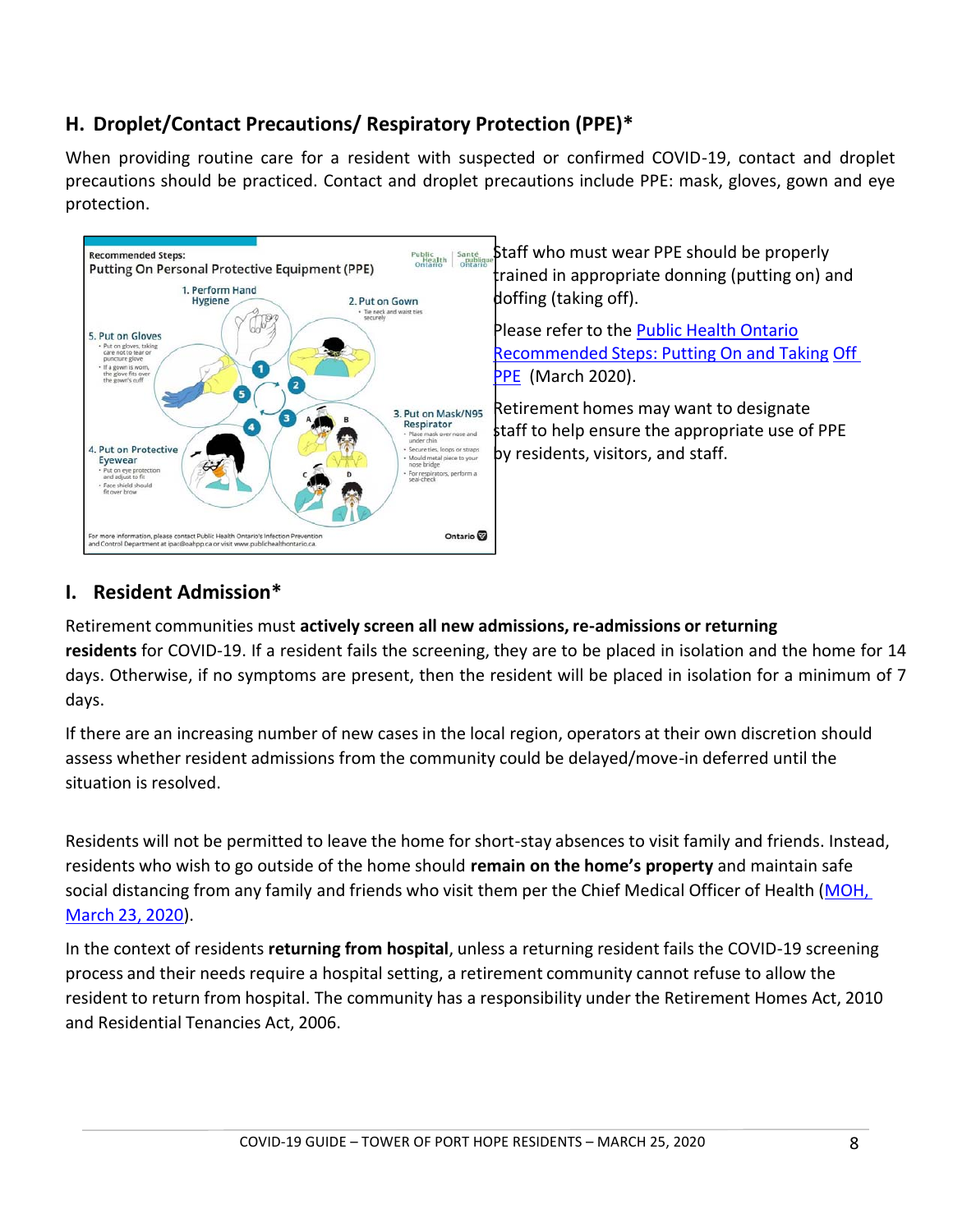### **3. Response**

### **A. Early Recognition and Surveillance\***

During this critical and heightened time, **enhanced screening** of residents for respiratory symptoms should be conducted daily. Recommended best practice is to monitor all residents for runny nose or sneezing; stuffy nose (i.e. congestion); sore throat, hoarseness or difficulty swallowing; dry cough; difficulty breathing; swollen or tender glands in the neck; fever/abnormal temperature for the resident; tiredness (malaise); muscle aches (myalgia); loss of appetite; headache; and chills (WHO, March 21, 2020).

WHO is recommending **formal monitoring** should be done daily or more often in addition to at point of care when there are **residents with COVID-19**. Implement Droplet and Contact Precautions and place in a single room if possible and consider testing all residents in the community for COVID‐19 (WHO, March 21, 2020).

A resident who **fails screening** should be instructed to wear a procedure mask (if tolerated) and be placed in a single room to wait for further assessment; staff should initiate droplet and contact precautions. Residents with severe illness should be transferred to hospital by ambulance.

**Active surveillance of staff** is another way to quickly detect and respond to any suspected cases of COVID‐ 19. Management or the infection control committee should engage in active surveillance of all staff and their contacts with residents especially those with COVID‐19. If a staff member shows any symptoms, they must immediately stop working.

### **B. Point of Care Risk Assessment (PCRA)**

Prior to every resident interaction, staff members need to assess the infectious risk posed to themselves, their teammates, other residents and visitors prior to performing any care service.

### **C. Source Control\***

If a resident is suspected or has a confirmed case of COVID‐19, they WILL BE isolated to their rooms. If there are multiple residents with suspected or confirmed case, retirement communities should consider **cohorting residents** (e.g., moving residents to one floor or sharing a room if no single rooms are available).

**Signs** should be posted on the door of residents with COVID‐19 to indicate droplet and contact precautions.

**Dedicated equipment** should be provided for use in a room where a confirmed or suspect resident is being cared for. Dedicated equipment (e.g., thermometers, blood pressure cuff, lifts, etc.) must be thoroughly cleaned/disinfected prior to being used elsewhere. The sharing of personal devices mobility aids, books, electronics, etc.) should also be discouraged (WHO, March 21, 2020).

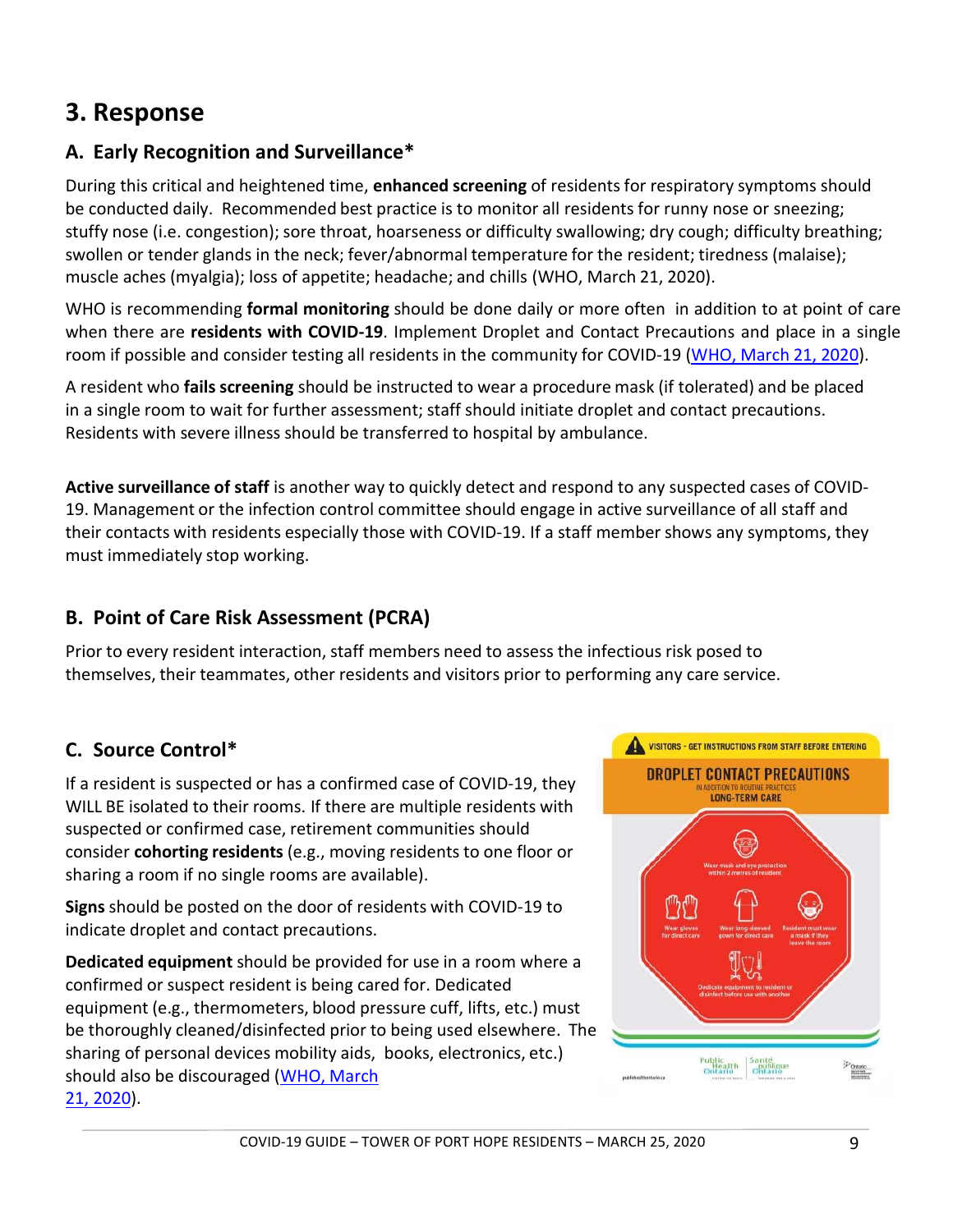### **D. Sampling and Lab Testing**

In the case of suspected case of COVID‐19, a nasopharyngeal (NP) swab is used for sampling.

Public Health Ontario has confirmed that **COVID‐19 tests for retirement community residents are to be prioritized** by laboratories as is the case for long‐term care home residents' tests (PHO, March 24, 2020). Requisition forms must be clearly labelled to indicate that the individual is a resident of a retirement community to ensure priority processing.

### **E. Cleaning, Disinfecting, and Laundry**

*Cleaning and Disinfecting ‐* Special attention to high‐touch surfaces, including, but not limited to, door handles, faucets, toilet handles, light switches, elevator buttons, handrails, countertops, chairs, tables, remote controls, shared electronic equipment, reception area/counter, and shared exercise equipment is recommended and best practice. Resident‐contact surfaces (i.e., areas within 2 metres of the person who has screened positive) should be disinfected as soon as possible.

An important point to educate and reinforce with staff is to follow the manufacturer's instructions for all cleaning and disinfection products (e.g., concentration, application method and contact time, necessary personal protective equipment, etc.). Vacuuming may trigger air borne matter; instead consider using a carpet sweeper or floor dry mop. Additionally, the WHO recommends that equipment used to clean and disinfect contaminated areas should be disposable (WHO, March 21, 2020).

*Laundry* ‐ all soiled linen should be placed in clearly labelled, leak‐proof bags or containers. Laundry can be washed at 60‐90 degrees Celsius (140‐195 degrees Fahrenheit) with laundry detergent. Dry according to routine procedures (WHO, March 21, 2020).

### **F. Resident Transfer To/From Hospital**

Residents with suspected or confirmed COVID‐19 who require urgent medical attention and transfer to an acute care facility should wear a mask, if tolerated. In addition to Routine Practices, health care workers involved in transporting the resident should wear a surgical/procedure mask, eye protection, gown and gloves as per the above recommendations. Notify the receiving institution about a suspect/confirmed COVID‐19 patient ahead of transport.

### **G. Contact Tracing**

Public health units conduct contact tracing activities to identify close contacts of a probable, presumptive confirmed or confirmed case of COVID‐19. Public health units may also conduct contact identification and possibly contact follow‐up activities for residents who are highly likely of developing a case of COVID‐19.

### **H. Mail and Parcel/Package deliveries**

All mail received and packages and parcels will be 1) disinfected and then 2) placed in quarantine for 3 days<br>before they are opened or given to a resident.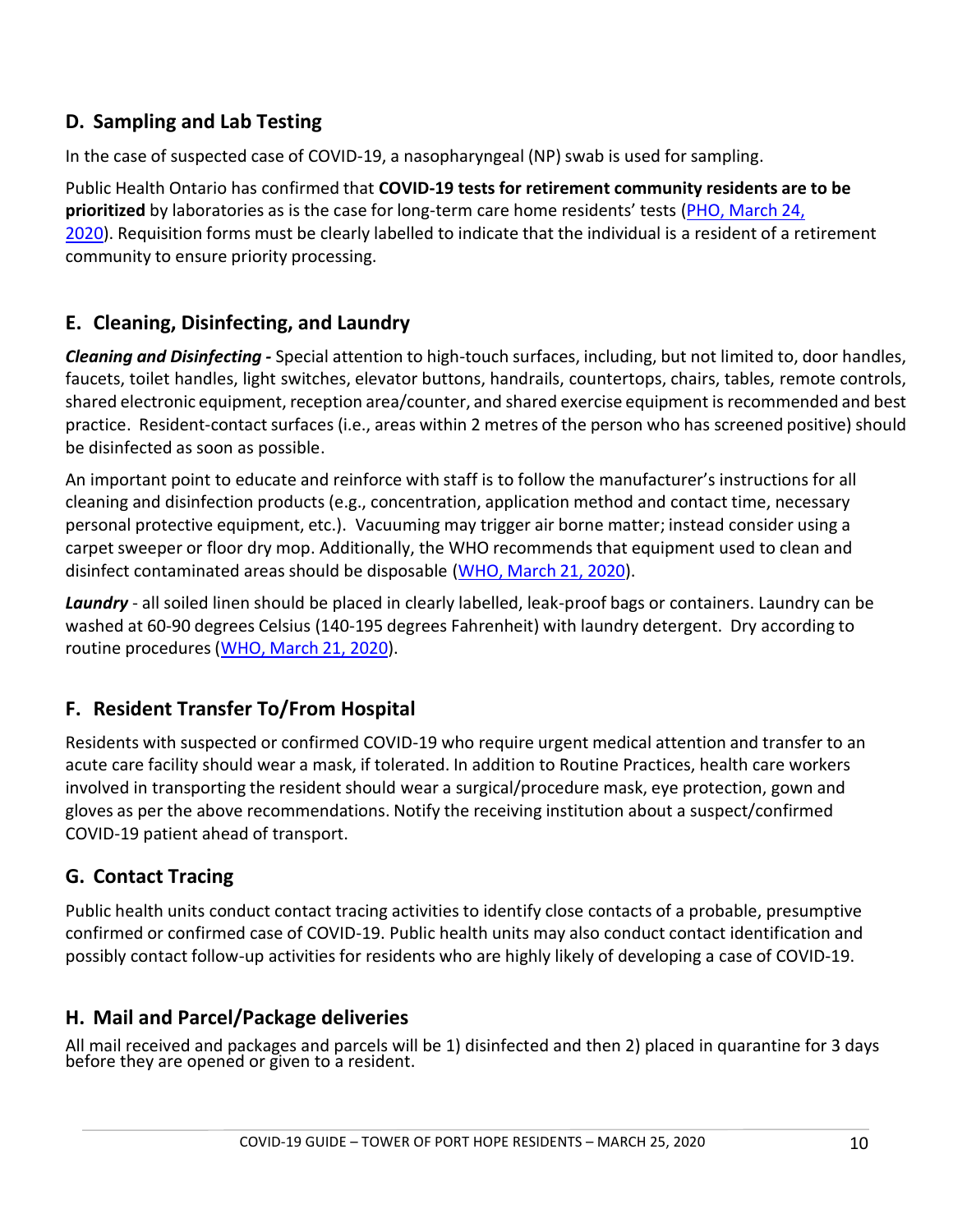## **4. Supporting Well‐Being of Residents and Staff**

### **A. Supporting residents to stay connected and engaged**

#### As per the Chief Medical Officer of Canada, **non‐essential visitors are not to enter retirement communities** (RHRA,

March 14, 2020). It is important to help residents connect with their families while visitor restrictions are in place. Some considerations for maintaining connections include: video chat (Skype, FaceTime), phone call, email, or letter writing.

Some thoughtful considerations staff can do to brighten residents' day include calling residents to check in and talk; drop off a card; read them a poem or tell them a joke.

### **B. Supporting staff**

Some helpful tips when dealing with stress and anxiety include eating well balanced meals, taking a walk or doing light exercises at home, making time for activities that you enjoy, calling your family and friends ‐ talking to people you trust, and taking a break from social media and the news ‐ unplugging during the day.

The following are some helpful numbers and additional resources that you could access.

- Ontario Mental Health helpline Connex 1-866-531-2600
- Canadian Mental Health Association crisis help line 1‐ 833‐456‐4566 (24/7)
- WHO Coping with stress
- CAMH Mental health and the COVID-19 pandemic
- **CMHA** Tips to support mental health
- CDC Managing anxiety and stress
- Canadian Psychological Association Fact Sheets

## **5. Social Activities/Programming and Mealtimes\***

### **A. Social Activities**

While social distancing should be instituted to reduce the spread of COVID-19, which may take different forms (such as temporarily cancelling group programming), continuing to offer residents engaging and enriching activities is incredibly important during the pandemic.

The following are some considerations for social activities and programming during the COVID‐19 pandemic (programming would be adapted if active cases of COVID‐19 in the community):



Coping with stress during the 2019-nCoV outbreak

World Health<br>Corganization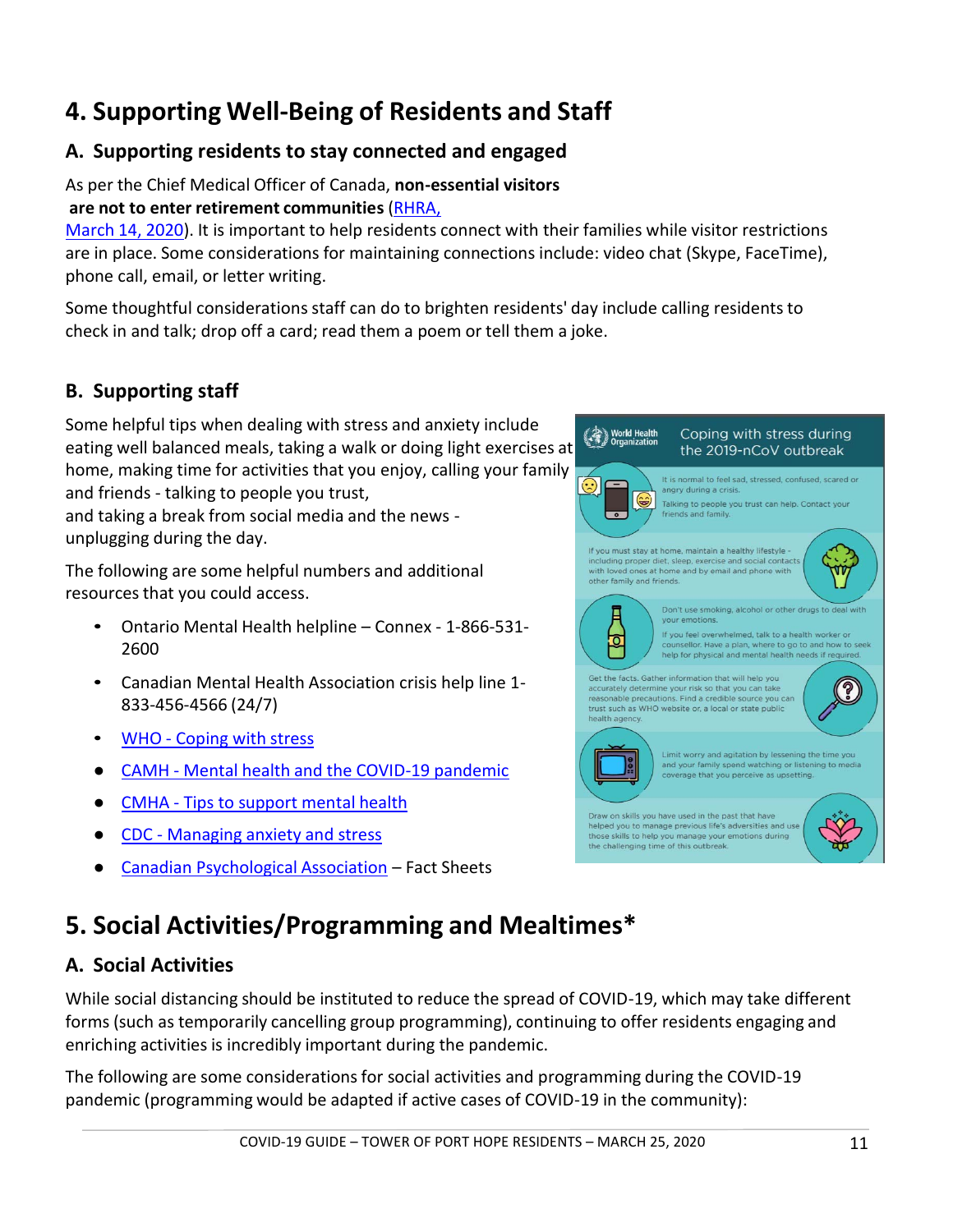- Sanitize, sanitize, sanitize your hands! Before and after every program and ensure the program space is cleaned including sanitizing equipment and games where possible between use
- Avoid using any items or items that would be passed between residents
- For group activities ensure physical distancing, if not feasible cancel group activities
- Minimize touching such as shaking hands, hugging or kissing
- Banning of non-essential gatherings
- Limiting contact with people at higher risk (i.e., compromised immune systems)
- Go Virtual:
	- **Arts and Culture**: museum exploration (Google, 2020); zoo tours (Monterey Bay Aquarium, 2020; San Diego Zoo, 2020); symphony (YouTube, 2020); live music streams (Facebook, 2020)
	- **Travel:** Buckingham Palace (Royal Household at Buckingham Palace, 2020); Nasa Live (Nasa, 2020)
	- **Recreational Activities**: dance classes (Canada's National Ballet School, 2020); trivia (Fact Slides, 2020)
	- o **Other**: live nature cams (YouTube, 2020); birdwatching (Birdwatching Prothry of the sage...
- Think about setting up residents with puzzles, cards, Sudoku, crossword (family may wish to donate supplies that are sanitized before use, or drop off cards or notes to their loved one)
- Have accessible books, magazines, movies
- Explore offering individual lead crafts, adult colouring, knitting, beadwork

### **B. Mealtimes**

Practicing social distancing and reducing transmission at mealtimes is a concern on top of mind for many retirement communities. The following MUST BE practised for mealtimes during the COVID‐19 pandemic (if there are no COVID‐19 cases in the retirement community):

- Provide hand sanitizer at the entrance to the dining room
- Consider using other common spaces or areas of the home to host meals
- Ensure proper cleaning and disinfection of tables after each use
- Ensure any resident who is ill or who is required to self-isolate is not allowed in the dining hall
- Suspend any buffet-style food service

### **6. Outbreak Protocol for COVID‐19**

Once you have confirmed cases of COVID‐19, Tower of Port Hope will implement our Outbreak Protocol.